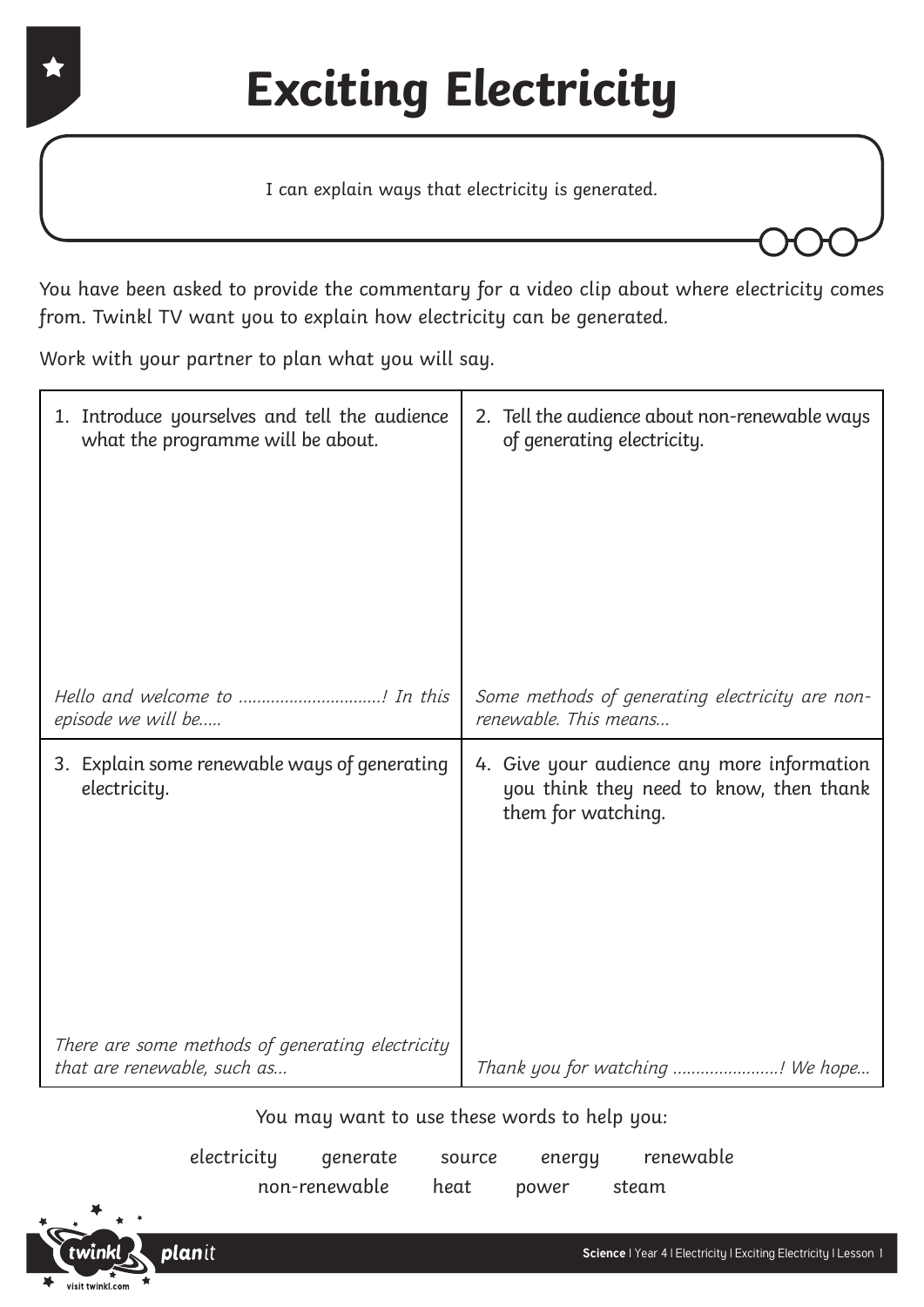

I can explain ways that electricity is generated.

You have been asked to provide the commentary for a video clip about where electricity comes from. Twinkl TV want you to explain how electricity can be generated.

Work with your partner to plan what you will say.

| 1. Introduce yourselves and tell the audience                                   | 2. Tell the audience about non-renewable ways                                                               |
|---------------------------------------------------------------------------------|-------------------------------------------------------------------------------------------------------------|
| what the programme will be about.                                               | of generating electricity.                                                                                  |
| Hello and welcome to ! In this                                                  | Some methods of generating electricity are non-                                                             |
| episode we will be                                                              | renewable. This means                                                                                       |
| 3. Explain some renewable ways of generating<br>electricity.                    | 4. Give your audience any more information<br>you think they need to know, then thank<br>them for watching. |
| There are some methods of generating electricity<br>that are renewable, such as | Thank you for watching ! We hope                                                                            |